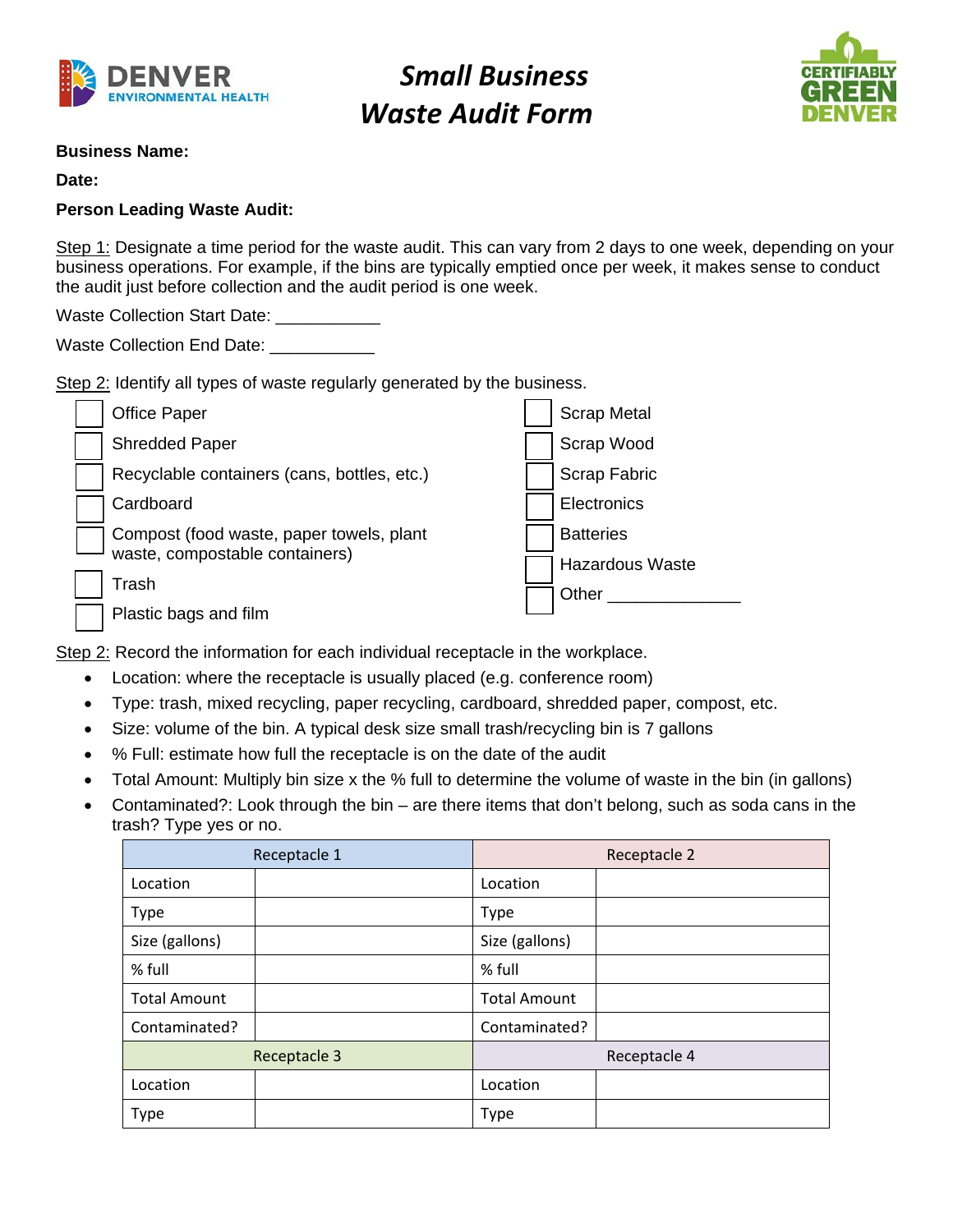# *Small Business Waste Audit Form*

| Size (gallons)      | Size (gallons)      |
|---------------------|---------------------|
| % full              | % full              |
| <b>Total Amount</b> | <b>Total Amount</b> |
| Contaminated?       | Contaminated?       |
| <b>Receptacle 5</b> | Receptacle 6        |
| Location            | Location            |
| Type                | Type                |
| Size (gallons)      | Size (gallons)      |
| % full              | % full              |
| <b>Total Amount</b> | <b>Total Amount</b> |
| Contaminated?       | Contaminated?       |
| Receptacle 7        | Receptacle 8        |
| Location            | Location            |
| Type                | Type                |
| Size (gallons)      | Size (gallons)      |
| % full              | % full              |
| <b>Total Amount</b> | <b>Total Amount</b> |
| Contaminated?       | Contaminated?       |
| Receptacle 9        | Receptacle 10       |
| Location            | Location            |
| Type                | Type                |
| Size (gallons)      | Size (gallons)      |
| % full              | % full              |
| <b>Total Amount</b> | <b>Total Amount</b> |
| Contaminated?       | Contaminated?       |

Step 3: Determine waste totals for each type of waste. This table also helps you estimate the total amounts of each type of waste for the year. At the end of the year, you can compare the estimated annual total with the totals provided by your hauler to measure performance.

- Total Gallons: Sum the Total Amount for each waste type from the table above.
- Date Multiplier: Enter the correct multiplier so you can estimate a year's worth of waste. This will depend on the time period of your waste audit:
	- o For a one week audit, enter 52
	- o For a one day audit, enter 365
	- o For a three day audit, enter 122
- Annual Total (gallons): Multiply the total gallons x the date multiplier
- Weight Multiplier: This amount is set. Contact your CGD Advisor if you need a weight multiplier for another type of waste.